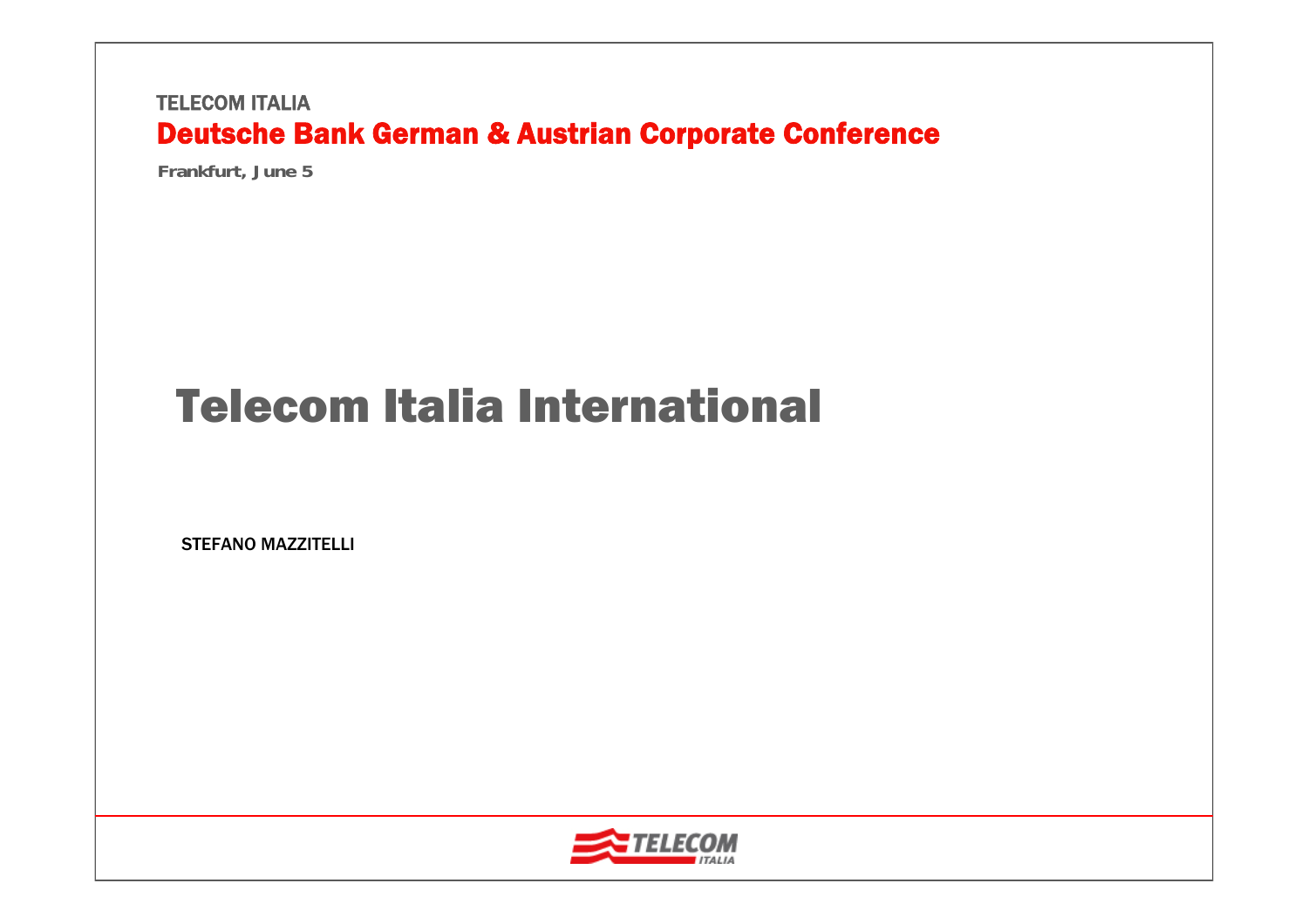# Safe Harbour

This presentation contains statements that constitute forward-looking statements within the meaning of the Private Securities Litigation Reform Act of 1995. These statements appear in a number of places in this presentation and include statements regarding the intent, belief or current expectations of the Company with respect to the customer base, estimates regarding future growth in the different business lines and the global business, market share, financial results and other aspects of the Company's activities and strategies.

Such forward looking statements are not guarantees of future performance and involve risks and uncertainties, and actual results may differ materially from those in the forward looking statements as a result of various factors.

Analysts and investors are cautioned not to place undue reliance on those forward looking statements, which speak only as of the date of this presentation. Telecom Italia Spa undertakes no obligation to release publicly the results of any revisions to these forward looking statements which may be made to reflect events and circumstances after the date of this presentation, including, without limitation, changes in Telecom Italia Spa business or acquisition strategy or to reflect the occurrence of unanticipated events. Analysts and investors are encouraged to consult the Company's Annual Report on Form 20-F as well as periodic filings made on Form 6-K, which are on file with the United States Securities and Exchange Commission , which set out certain factors that could cause actual results to be materially different from the forward-looking statements contained herein.

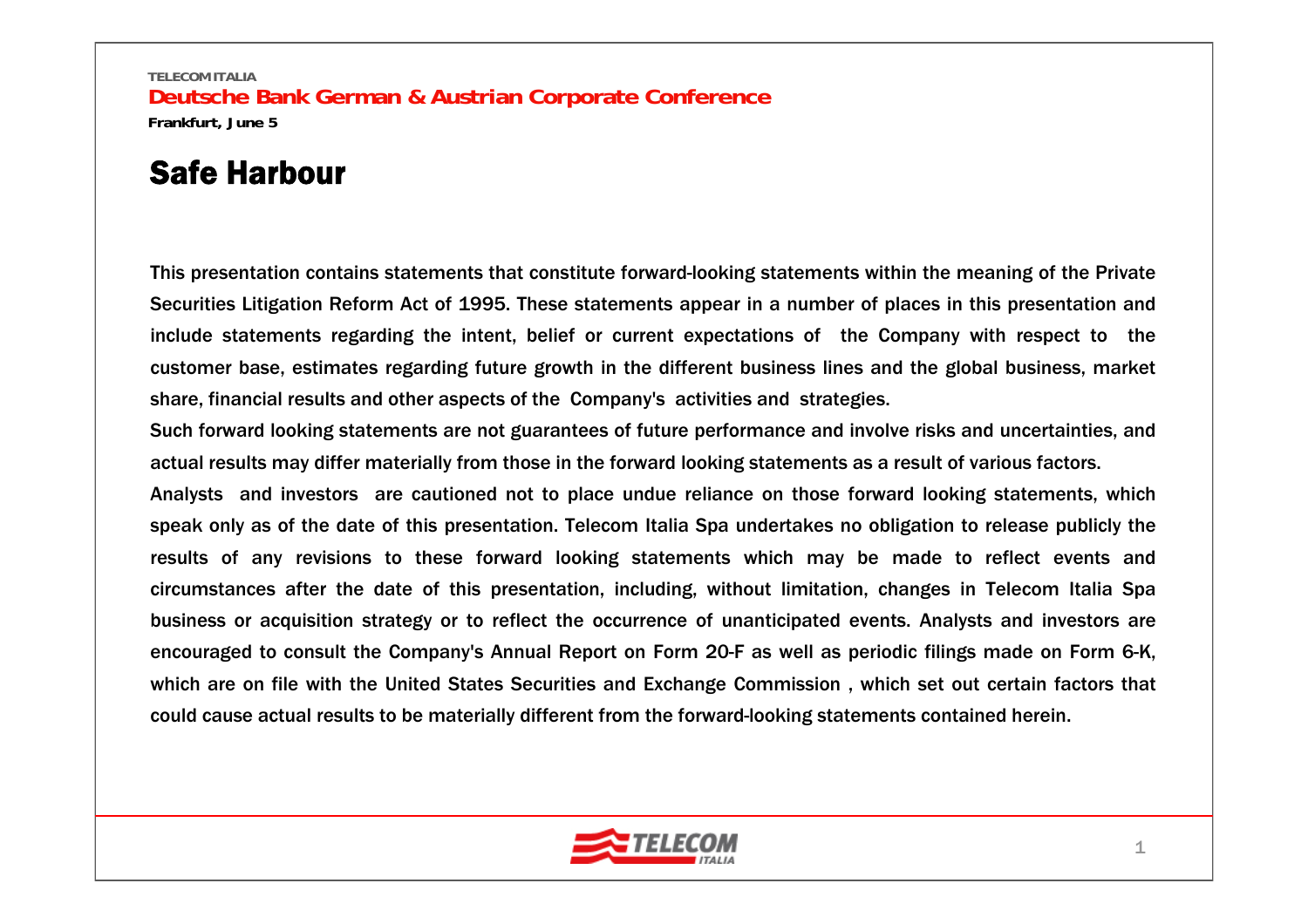# Telecom Italia International Portfolio



▶ Telecom Italia international footprint consistent with TLC market growth macro trends:

- ▶ Latin America Mobile with expected 2006-2010 CAGR of +10%
- ▶ European BB with expected 2006-2010 CAGR of +16%

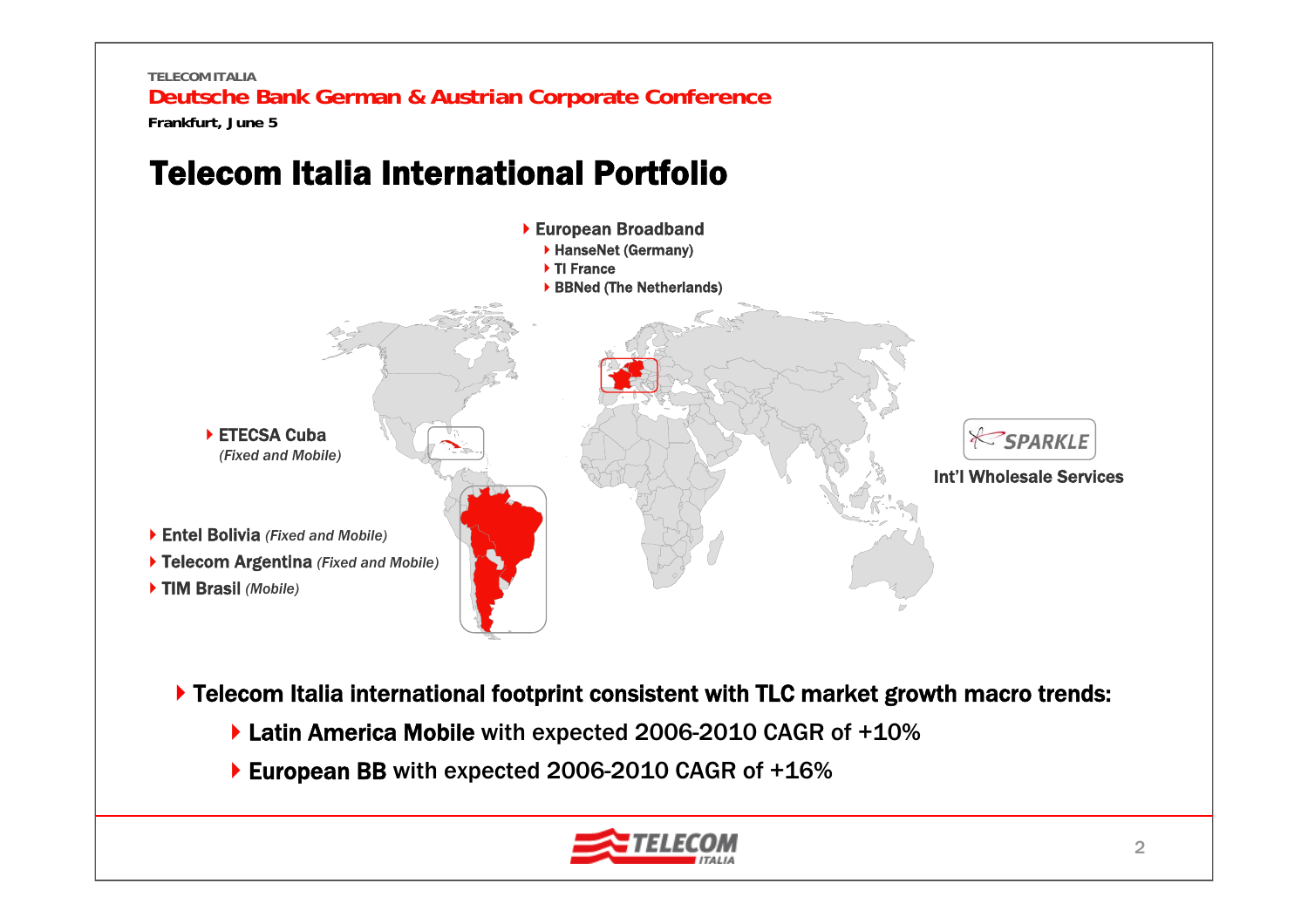**Frankfurt, June 5**

## International Market scenario



- European Broadband and Latin America Mobile are TI's areas of strategic presence and focus, and key growth areas for the TLC market
- Mobile in Emerging Markets represents an additional opportunity for growth

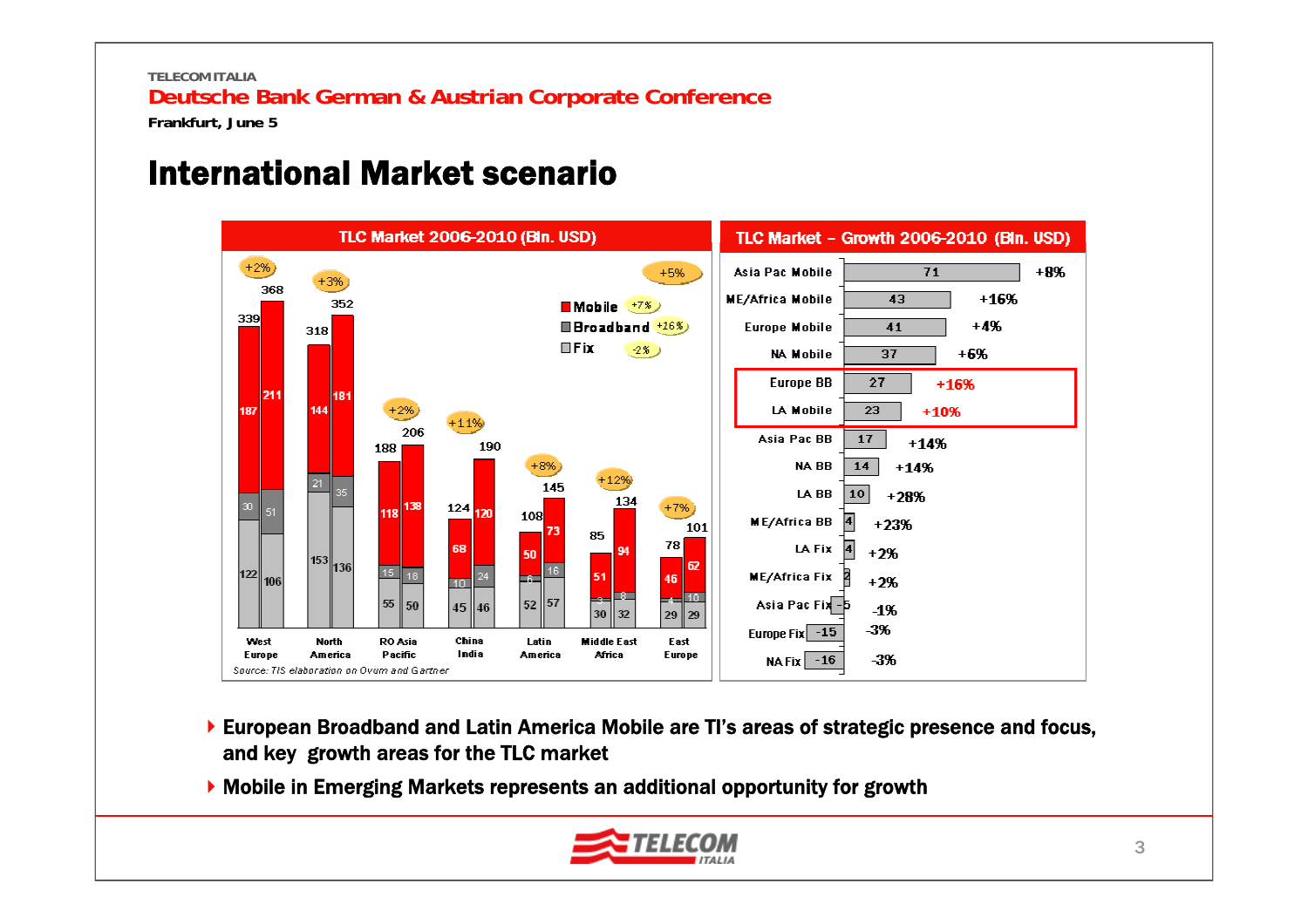## European Broadband Market and Telecom Italia presence



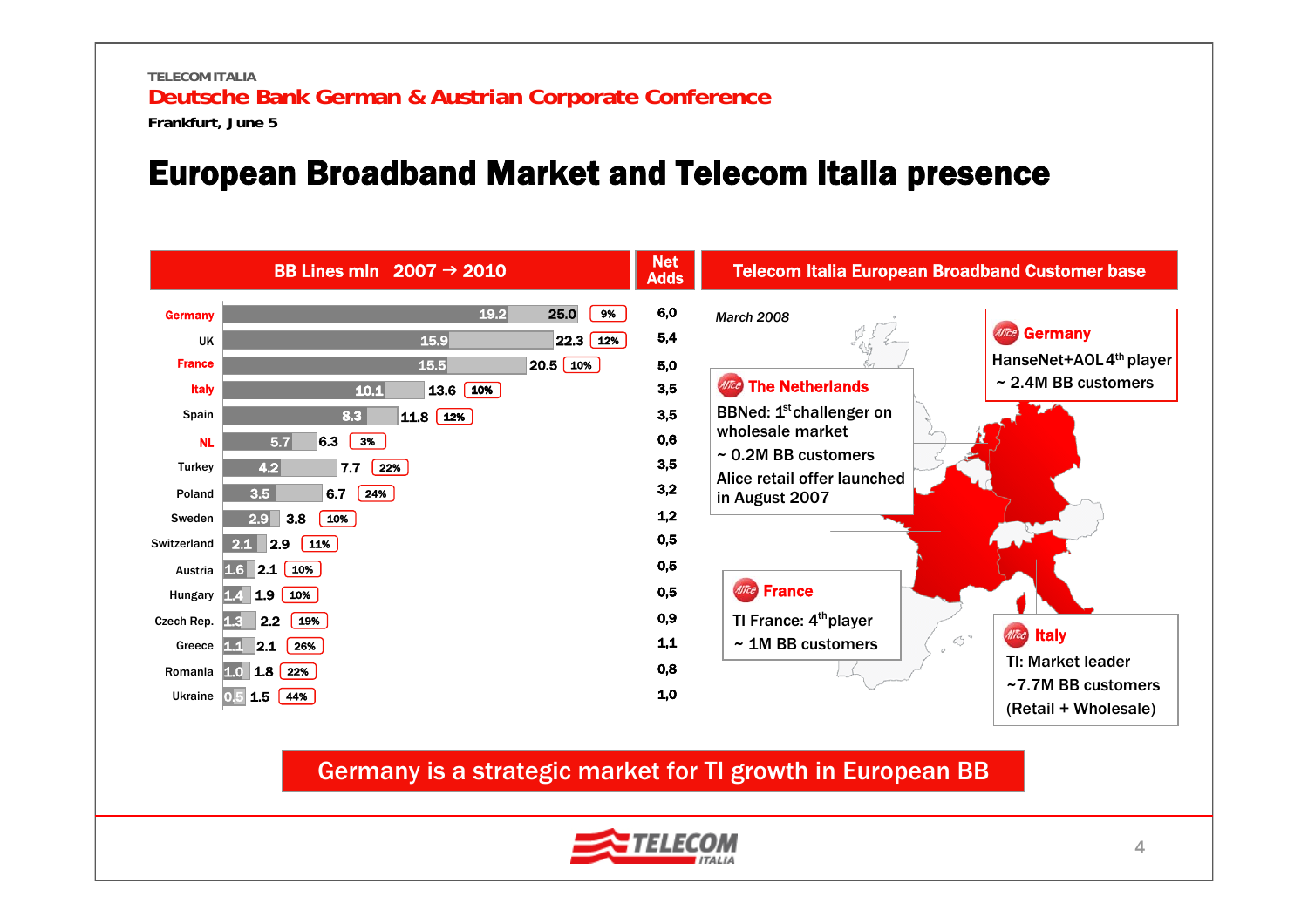**Frankfurt, June 5**

## European Broadband: customer base evolution

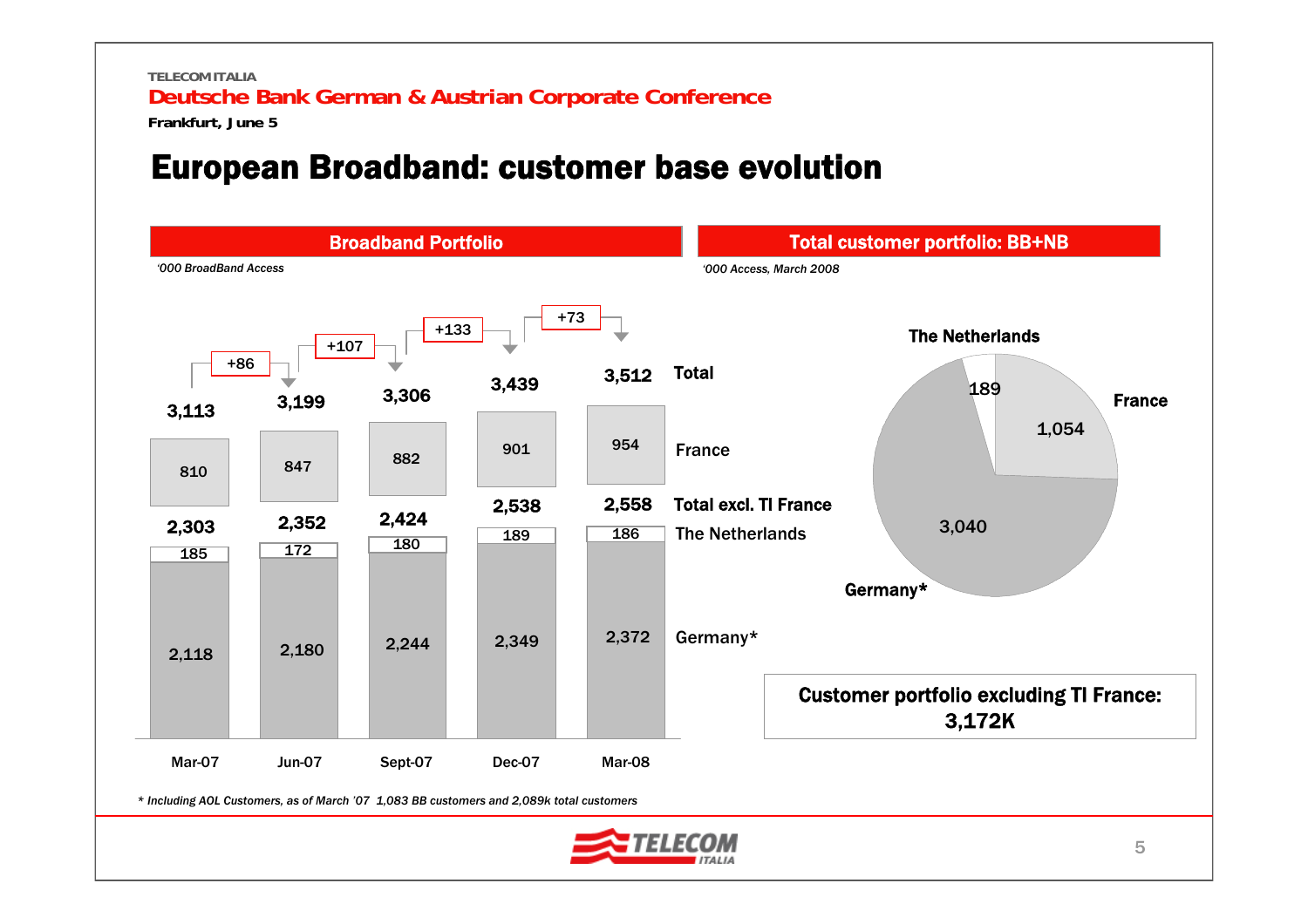**Frankfurt, June 5**

## European Broadband: main results by Country

*€ Mln,, 'OOO lines, %, Reported Data*

|                            | Total European BB* |              |                     | of which HanseNet + AOL |             |                 | of which BBNED      |                  |                       |                         |                    |            |
|----------------------------|--------------------|--------------|---------------------|-------------------------|-------------|-----------------|---------------------|------------------|-----------------------|-------------------------|--------------------|------------|
|                            | 10 '08             | 1Q '07       | $\Delta$ Abs        | $\Delta\%$              |             | $10'08$ $10'07$ | $\Delta$ Abs        | $\Delta\%$       | 10'08                 | 10'07                   | $\Delta$ Abs       | $\Delta\%$ |
| <b>Revenues</b>            | 323                | 216          |                     | $+107$ $+49.5%$         | 303         | 198             |                     | $+105$ $+53.0\%$ | 20                    | 18                      | $+2$ $+11.1%$      |            |
| <b>Ebitda</b>              | 61                 | 54           | $+7$                | $+13.0%$                | 59          | 49              | $+10$               | $+20.4%$         | $\mathbf{2}$          | 5                       | $-3$               | $-60.0%$   |
| Ebitda margin              | 18.9%              | 25.0%        | $-6.1$ pp           |                         | 19.5%       | 24.7%           | $-5.2$ pp           |                  | 10.0%                 | 27.8%                   | $-17.8$ pp         |            |
| <b>Ebit</b><br>Ebit margin | 6<br>1.9%          | 22<br>10.2%  | $-16$<br>$-8.3$ pp  | $-72.7%$                | 10<br>3.3%  | 21<br>10.6%     | $-11$<br>$-7.3$ pp  | $-52.4%$         | $-4$<br>$-20.0%$      | $\mathbf{1}$<br>5.6%    | $-5$<br>$-25.6$ pp | n.m.       |
| Capex<br>% on revenues     | 100<br>31.0%       | 110<br>50.9% | $-10$<br>$-19.9$ pp |                         | 97<br>32.0% | 108<br>54.5%    | $-11$<br>$-22.5$ pp |                  | $\mathbf{3}$<br>15.0% | $\overline{2}$<br>11.1% | $+1$<br>$+3.9$ pp  |            |

*\* Pro-forma Data excluding TI France (discontinued operations)*

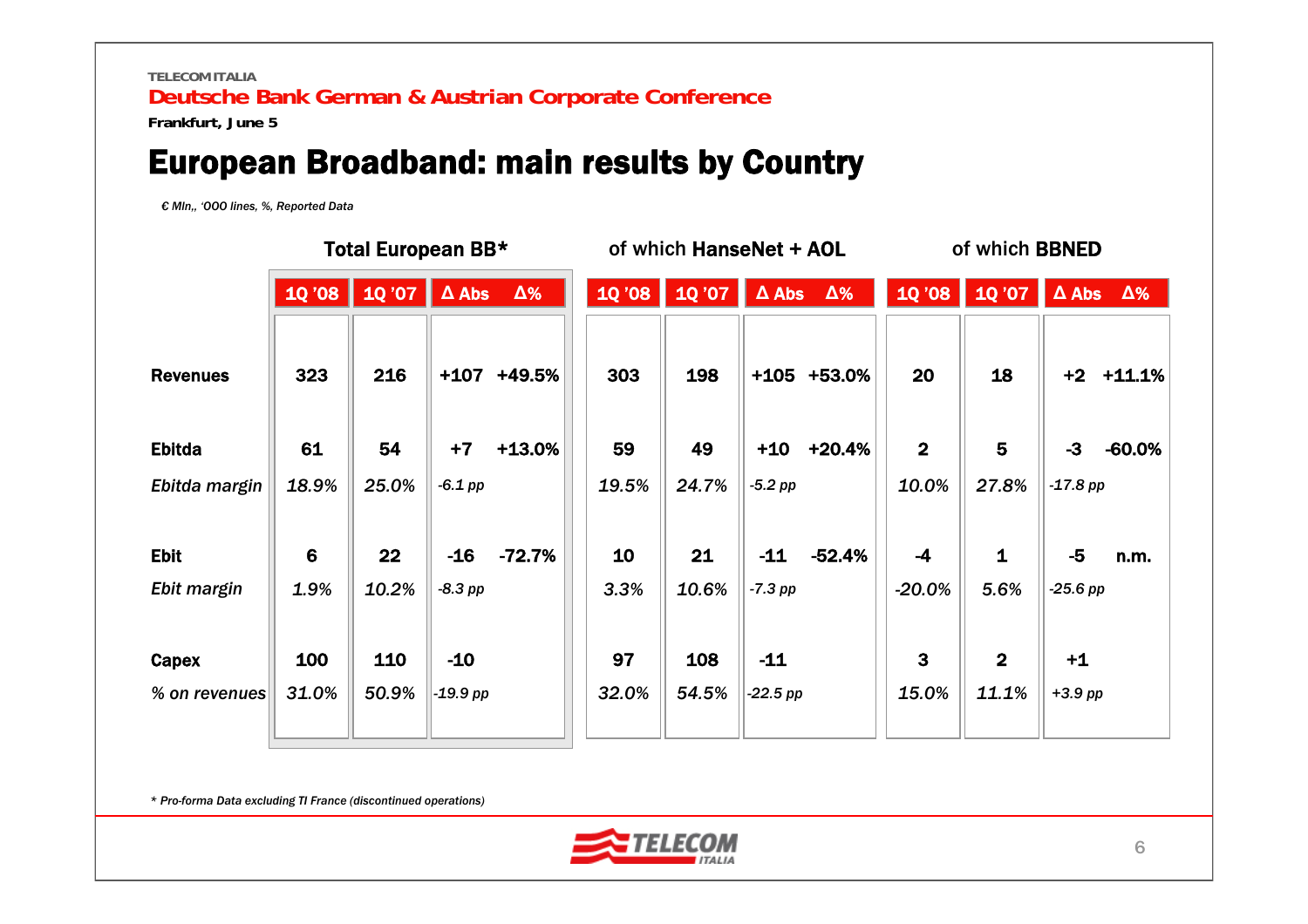## HanseNet: 1Q 08 progress on strategic priorities

## Market Results

- ▶ Gross adds continue in line with previous quarter (253k); overall BB net growth suffered from decline of AOL customers also due to data cleaning after end of technical migration
- ▶ Strong push on ULL: +8% vs '07YE BB lines
- Mobile customer base increased from 329k to 423k subscribers
- **Brand awareness increased to 65,5%\* vs.** 46% in Q4 07

### Operational Excellence

- Since March service levels show strong performance due to operational optimizations:
	- ▶ Excellent hotline answering times
	- ▶ Low activation backlogs (due to end of delays from incumbent)
	- Substantial cost savings will be reached starting Q2
- ▶ Start of customer segmentation strategy

## Network Extension

- ▶ ULL coverage reached 68%, increase from  $\sim$  60% in 2007 through 3<sup>rd</sup> party coverage (target 2008 ~70%)
- ▶ Roll-out of FTTx trial in selected area of Hamburg

## Expected Profitability

▶ Heavy price competition of 2007 will still negatively impact 2008 EBITDA margin, target revised to almost 24% from previously announced ~26%

*\* GFK Eurisko, May 2008*

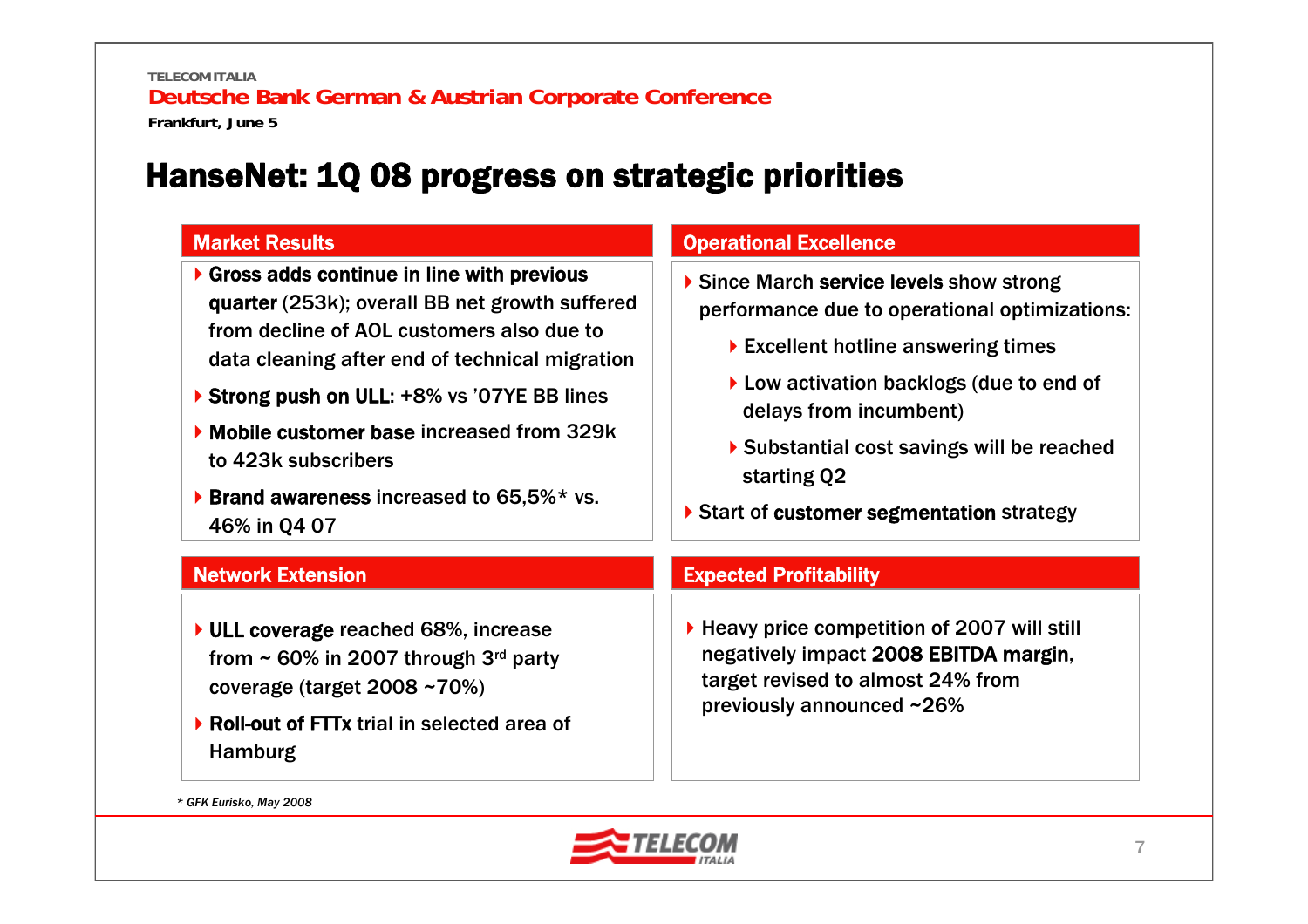# International Wholesale: Strategic guidelines

 $\blacktriangleright$  Enlarge structural presence in strategic markets by developing infrastructure and international services, in line with the TI profile

Offer a complete set of innovative solutions to Corporate Multinational Customers and protect the high value A-end Italian Customers, through:

- synergies with TI assets & International Subsidiaries
- selective partnership agreements

Consolidate the Leadership on the Global Services and Infrastructure market, with focus on fast growing Regions such as MEA, Eastern Europe and South-East Asia

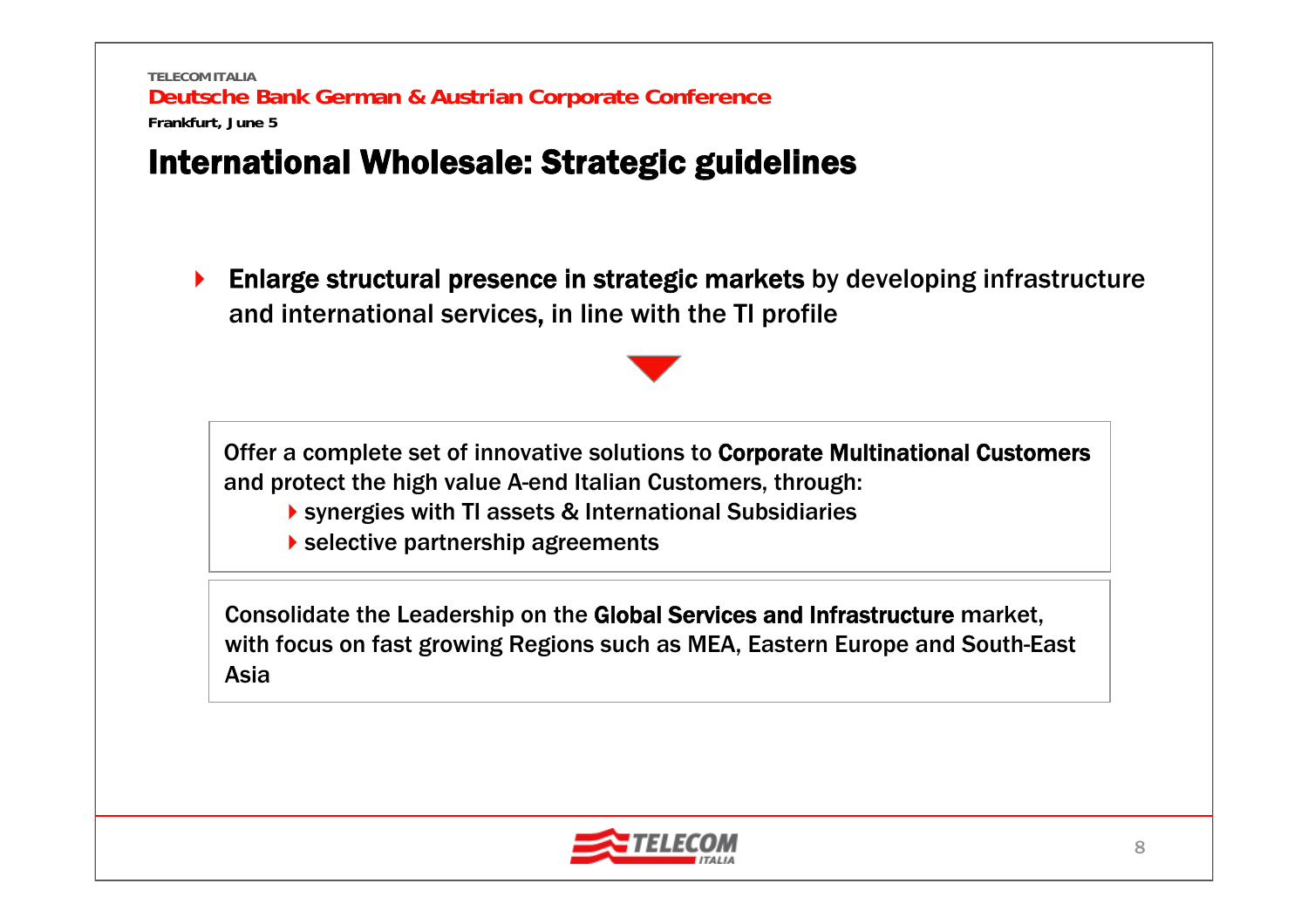# Growth on MNCs Market

Partnership

▶ Develop capabilities and advanced solutions for Italian and European Multinational Customers Goal

### ▶ TI Sparkle global capabilities ▶ Telecom Italia new ICT focus ▶ Telecom Italia's Int'l Operations Intra-Group **Synergies** ▶ Synergies with Telefónica DRIVERS

▶ Partners to complement TI geographical presence



- TI global presence through:
- ▶ Proprietary Network (115 access POPs)
- ▶ Partnership agreements with Global Carriers (i.e. C&W, Verizon) and Regional Operators (i.e. CPCNet, Tunisie Telecom, Batelco, GTS)

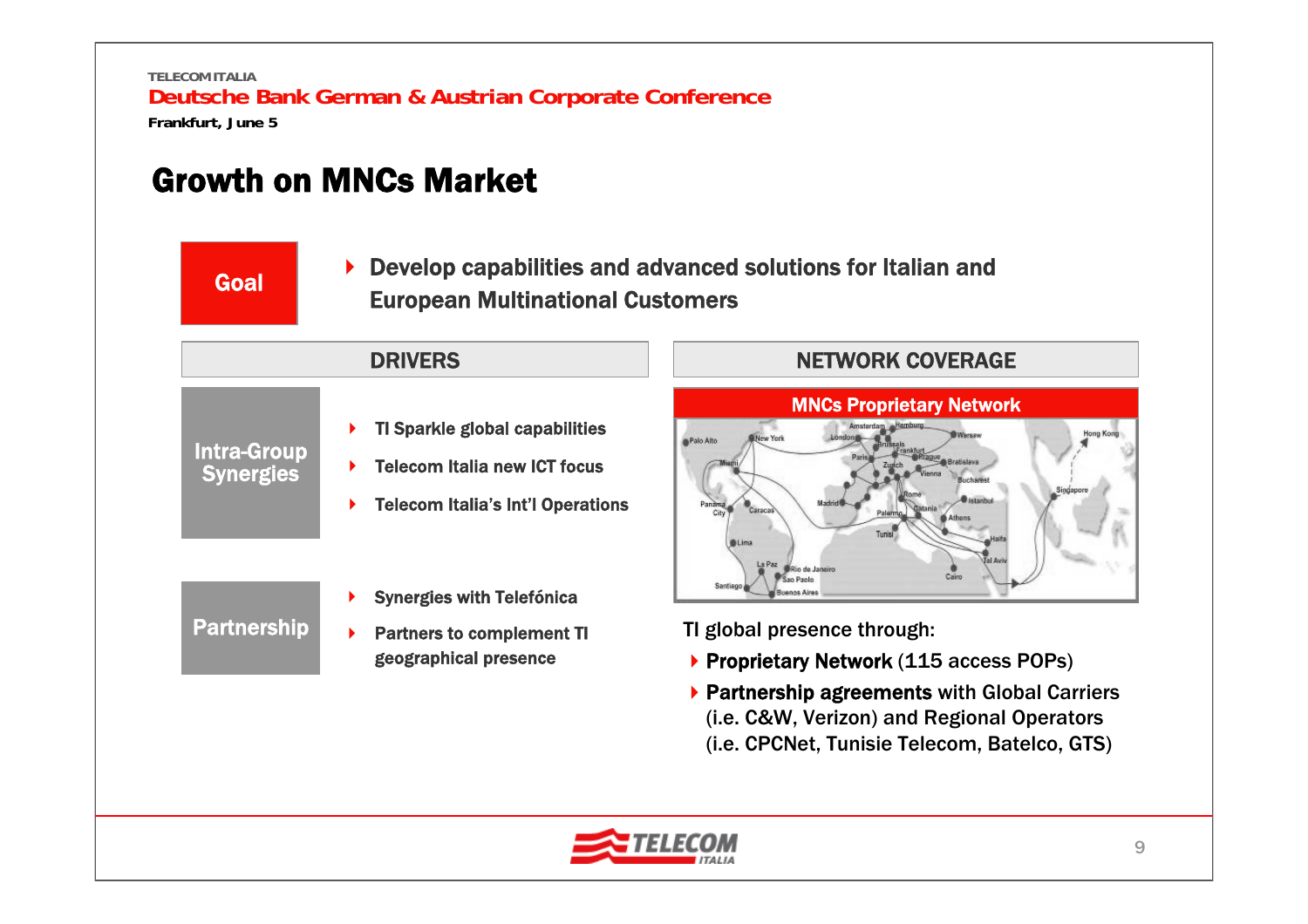# Focus on Mediterranean Infrastructure growth



- Italy through Palermo and Catania is a key point of interconnection for major cable systems connecting Europe, US and South-East Asia
- ▶ Leadership position to capture the high traffic growth driven by large demand for new BB services in emerging markets

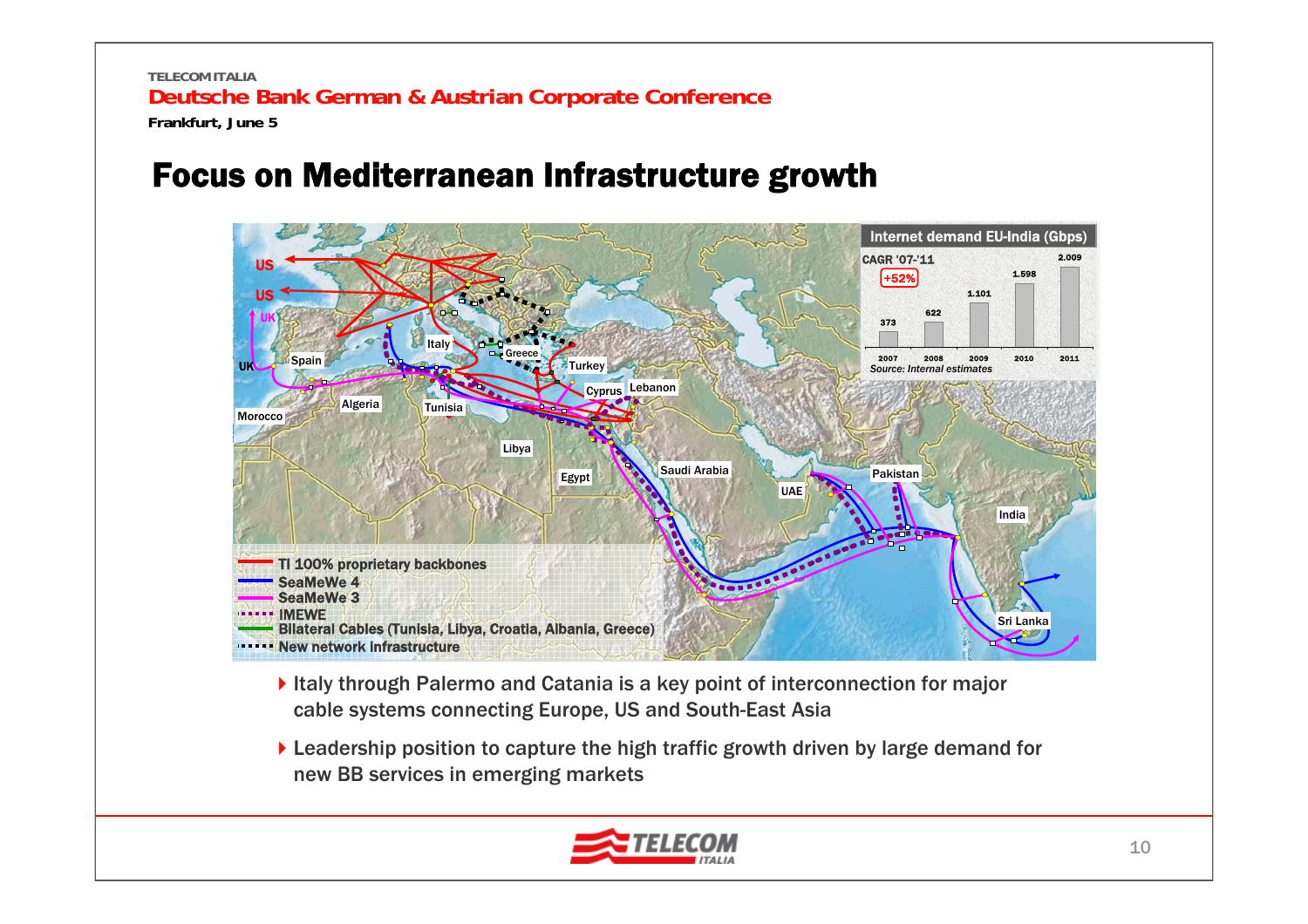# Building on current assets for future growth

- ▶ Consolidate presence in market where Telecom Italia can sustain a long term profitable position
- ▶ Monitor opportunities in emerging high growing markets and segments



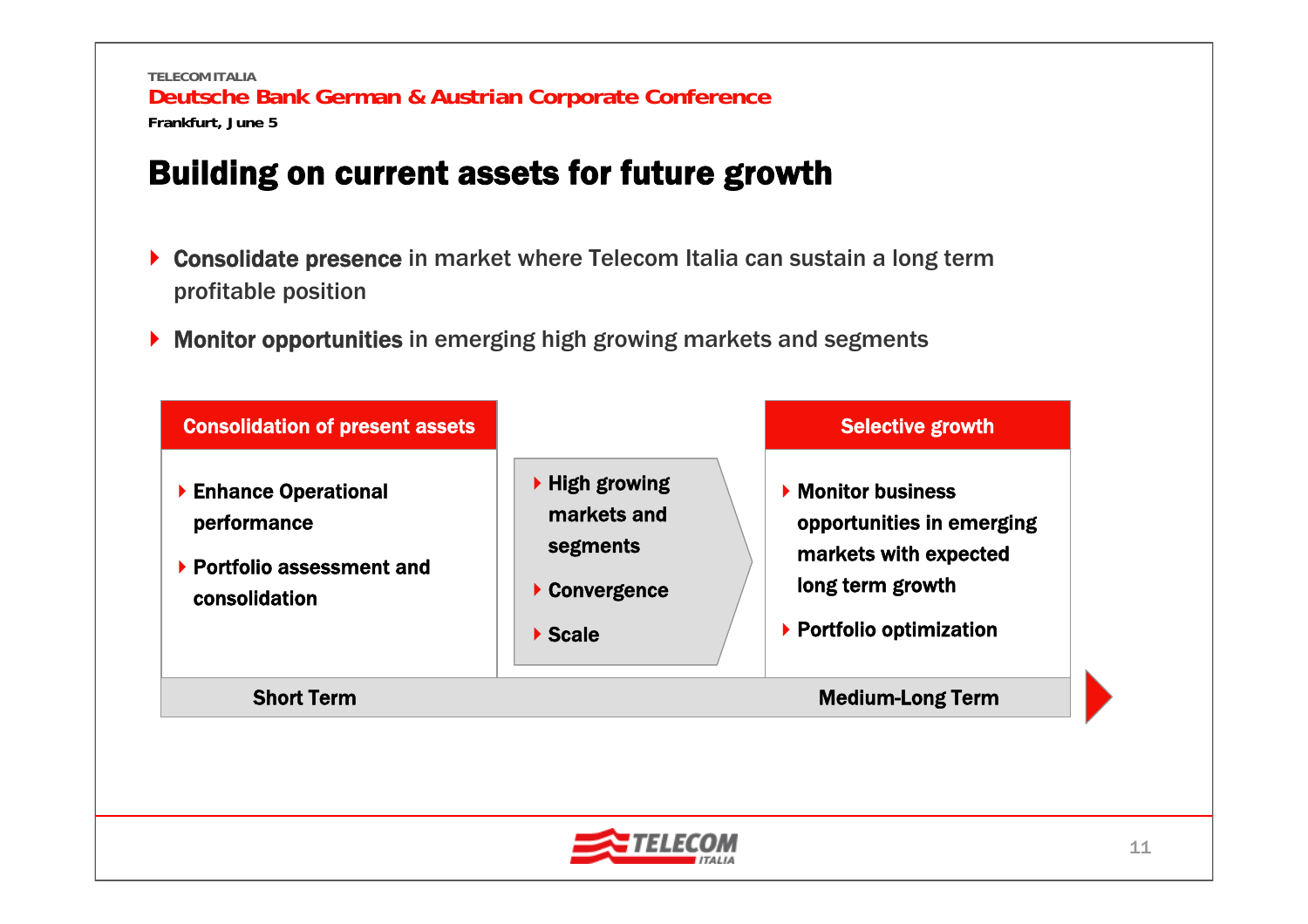**Frankfurt, June 5**

# Telecom ItaliaHanseNet/Alice in Germany

CARLOS LAMBARRI

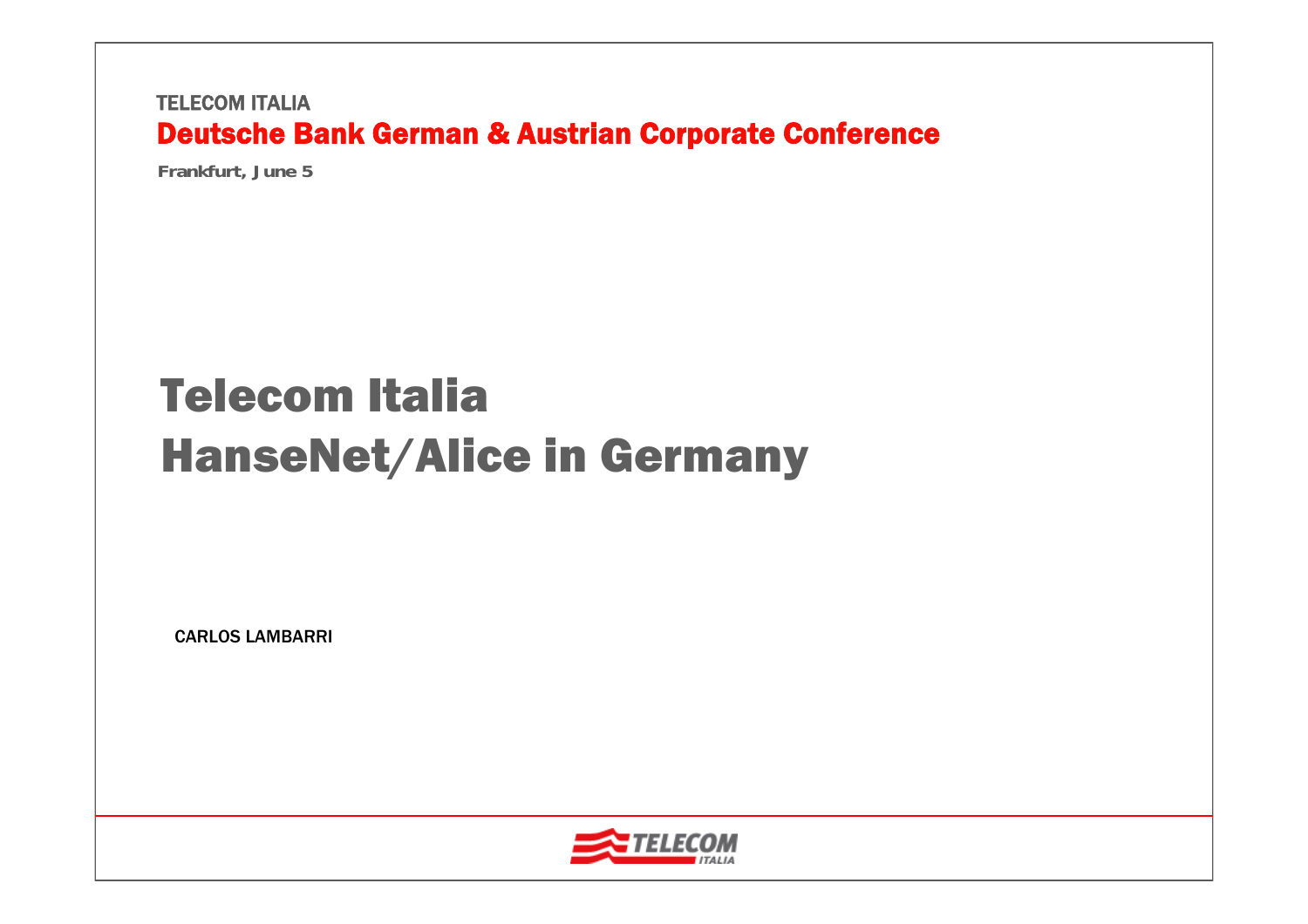## Germany: Broadband Market evolution

*mln lines*



German BB market will still experience a sustained growth in the next 3 years (+10%): ~6 MIn of BB access will be added

With ARPU exceeding 40  $\epsilon$  per month, this new market will be worth ~3 Bln  $\epsilon$ 

Penetration will reach the European average in 2010 (68% on fixed lines)

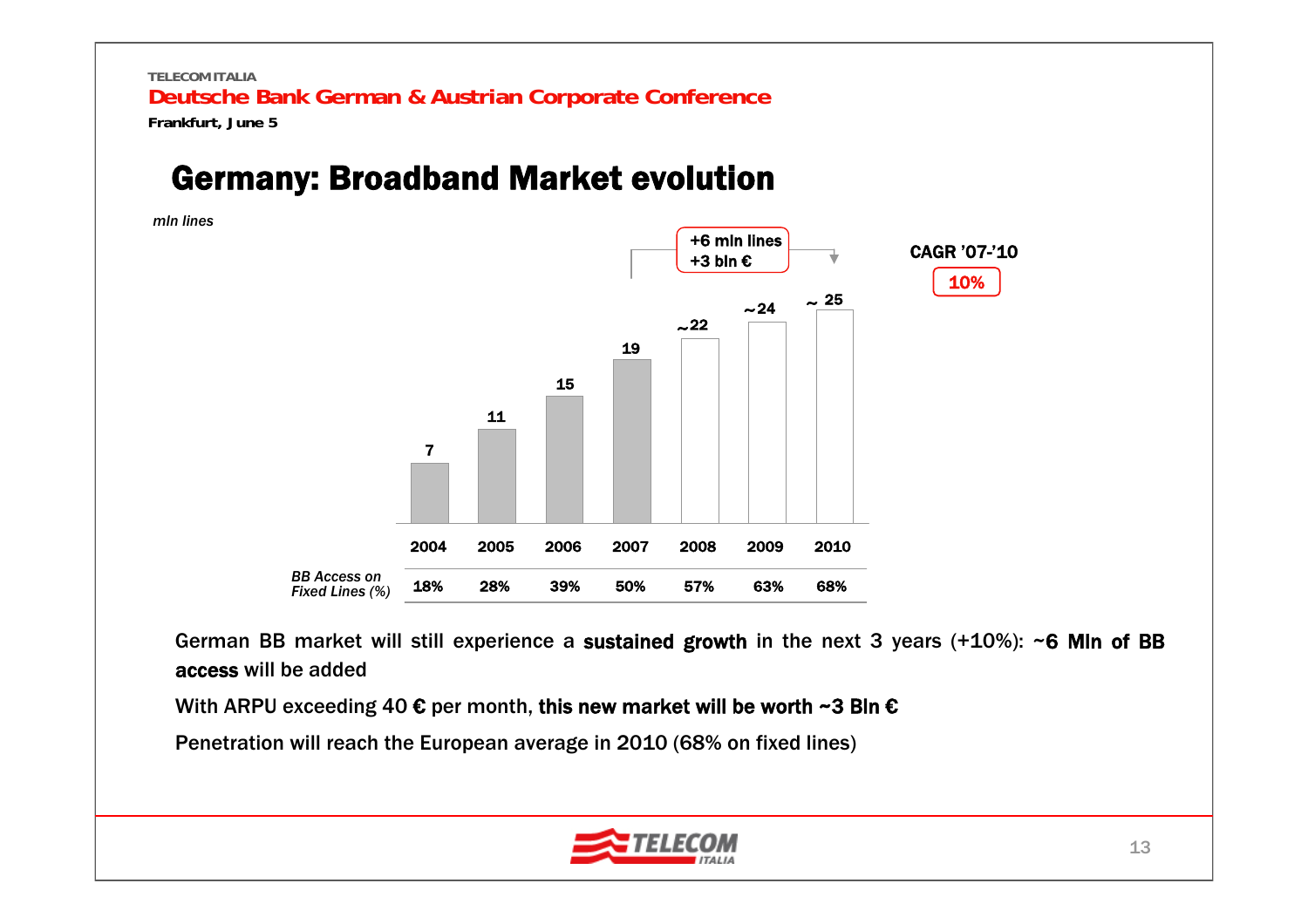## Competitive scenario 2008



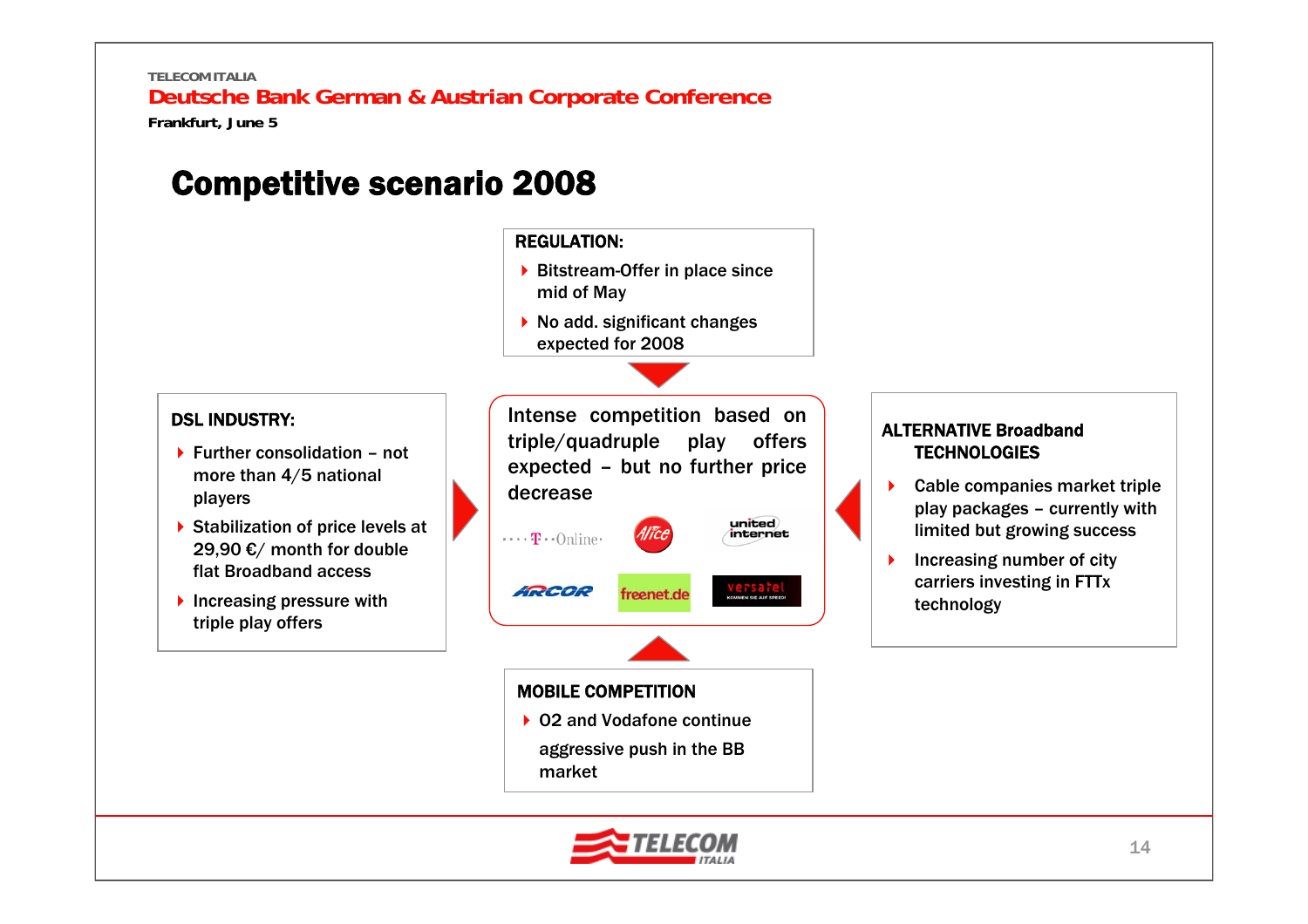## Alice Germany Market Position





▶ Critical path for Alice's future growth in profitability and customer retention is the share of ULL customers which grew in Q1 by 8 % to 1,5 mln (64% of total)

*\* Others include Versatel, Net Cologne, EWE Tel and other alternative operators*

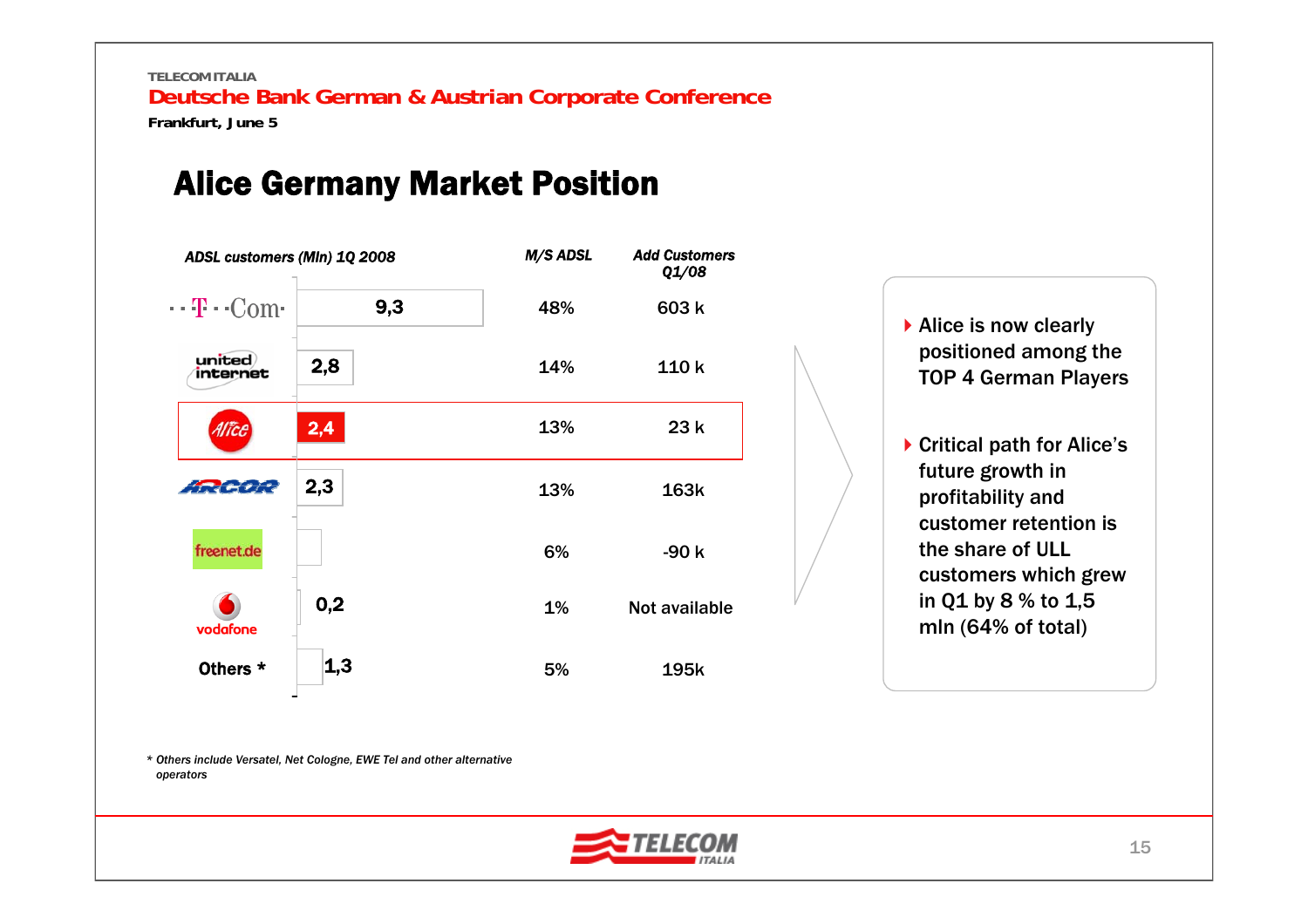## Growth of Hansenet broadband customer base

## **Residential and Business Broadband Customers EOP**

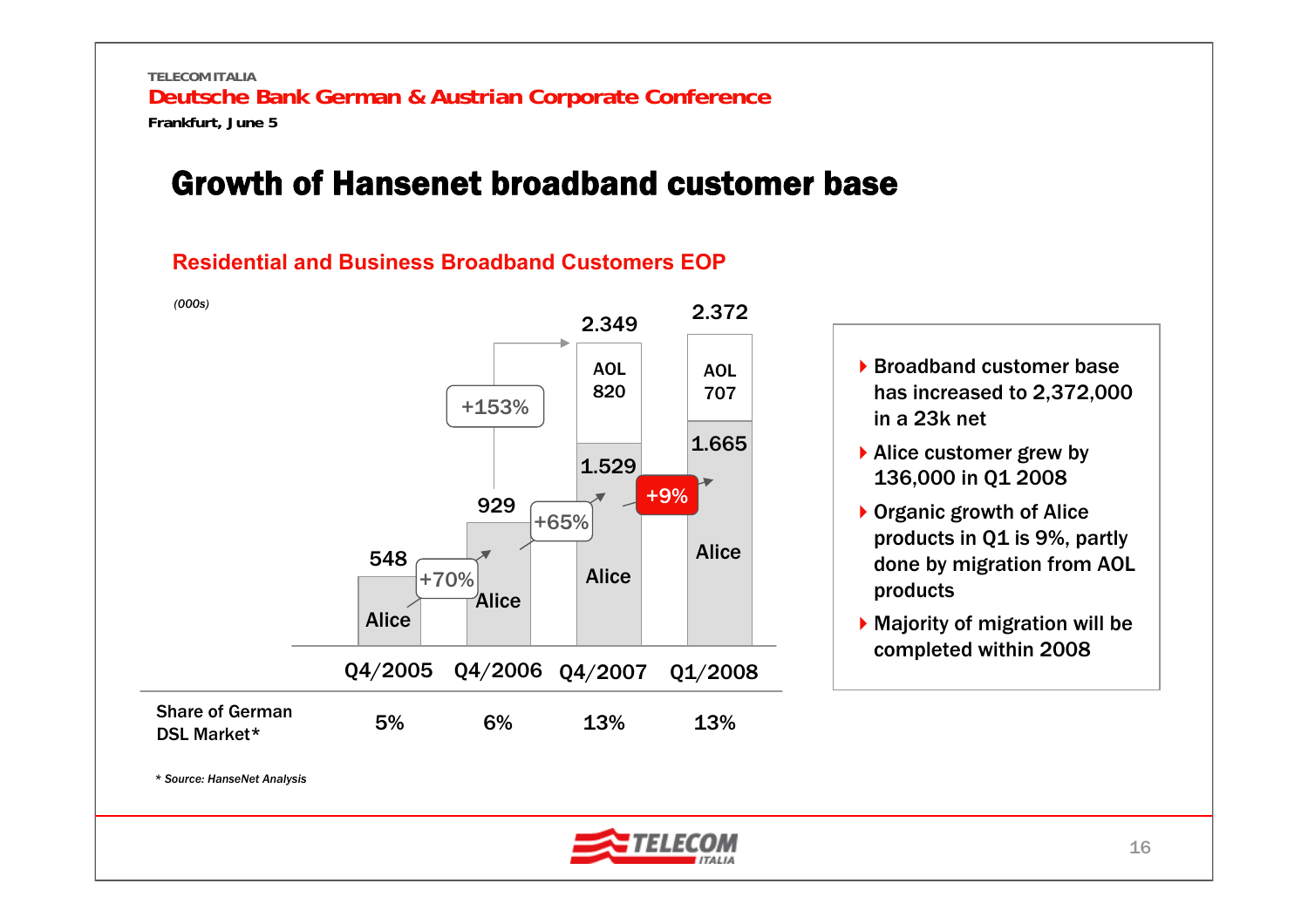**Frankfurt, June 5**

## Key elements of success

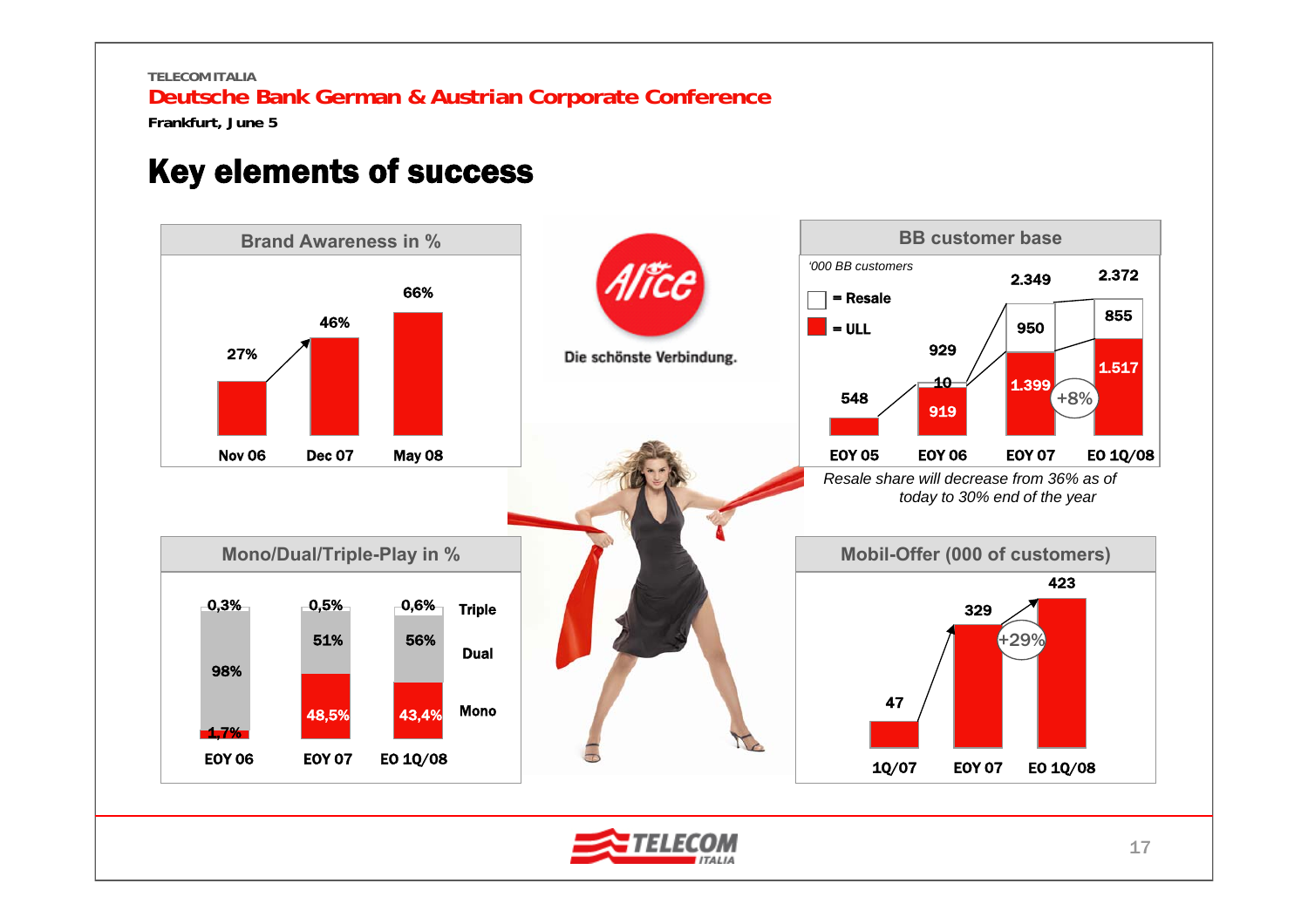**TELECOM ITALIA**

## **Deutsche Bank German & Austrian Corporate Conference**

**Frankfurt, June 5**

# HanseNet: main results

| € MIn. %                   |               |              | <b>Reported Data</b> | <b>Organic Growth</b> |                       |            |
|----------------------------|---------------|--------------|----------------------|-----------------------|-----------------------|------------|
|                            | <b>10 '08</b> | <b>10'07</b> | $\pmb{\Delta}$       | $\Delta \%$           | $\Delta$              | $\Delta$ % |
| <b>Revenues</b>            | 303           | 198          | $+105$               | +53.0%                | $+37$                 | $+13.9%$   |
| <b>Ebitda</b><br>% on revs | 59<br>19.5%   | 49<br>24.7%  | $+10$<br>$-5.2 p.p.$ | $+20.4%$              | $+3$<br>$-1.6 p.p.$   | $+5.4%$    |
| Capex<br>% on revs         | 97<br>32.0%   | 108<br>54.5% | $-11$<br>$-22.5p.p.$ |                       | $-11$<br>$-22.5 p.p.$ |            |

#### Main economic performance drivers

- HanseNet maintained ∼13% market sh. ytd
- ▶ German market in 1Q was characterized by stronger than expected price competition
- $\blacktriangleright$  Higher than expected marketing and sales expenses
- Price and gross margin pressure in Q1. Reference price dropped to 29.90€/month for a dual play flat-rate offer and led Alice customers to adopt new price plans more rapidly than expected
- ▶ For the rest of 2008 we expect ARPU and Gross Margin per customer to remain stable
- ▶ Reduction of churn through up-selling of AOL customers
- ▶ Higher customer service cost due to process reengineering which have improved quality to best in class performance (Answering rate from 84% in Dec to 91% in March) and which will generate cost efficiency in the following quarters

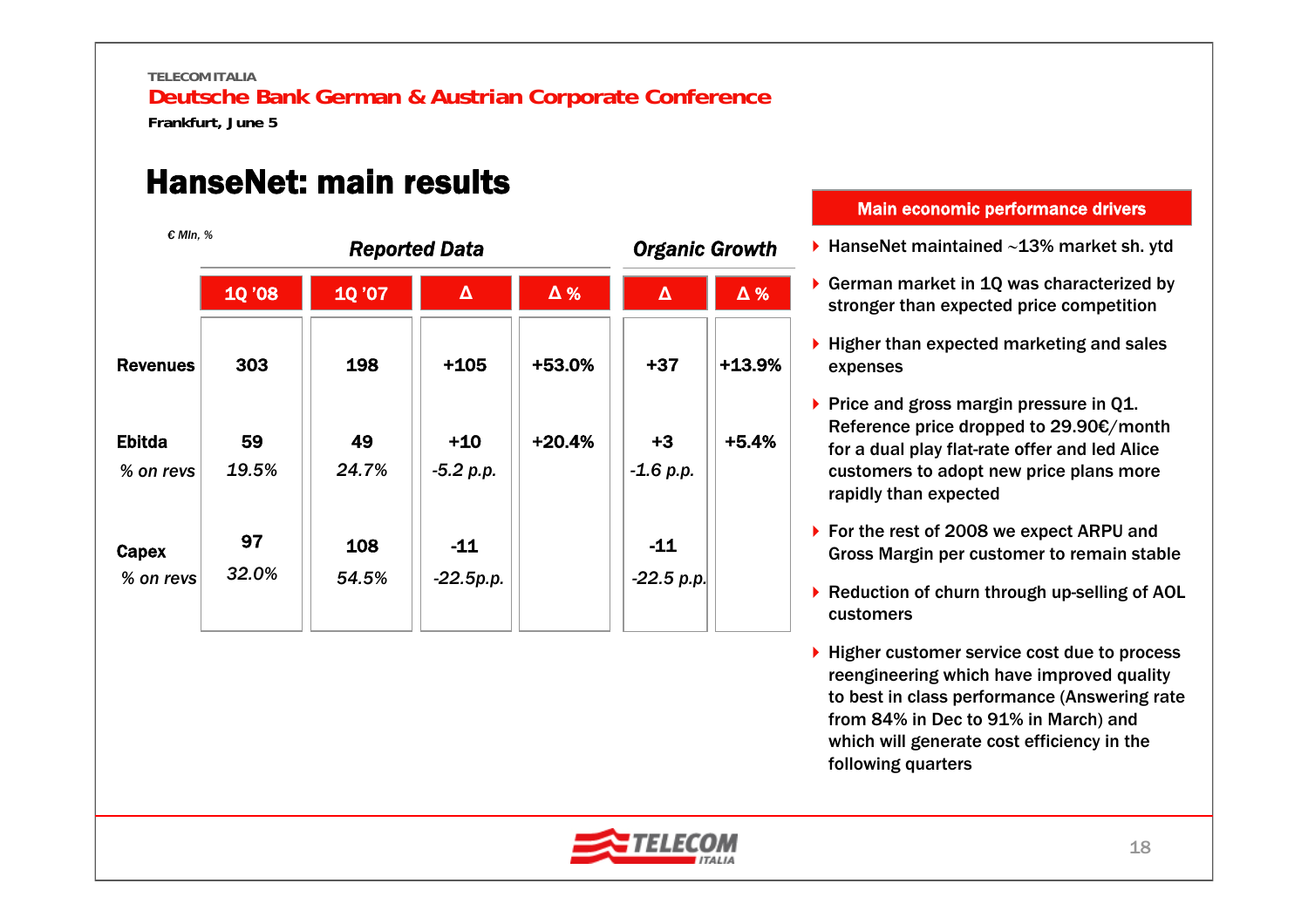# Market success: enhancement of existing quadruple play product

| <b>Fixed voice</b>      | 雷                                                                              | <b>Internet Access</b> |                                                                                |  |
|-------------------------|--------------------------------------------------------------------------------|------------------------|--------------------------------------------------------------------------------|--|
| Main offers:            | ▶ National fixed calls<br>included in DSL Bundles<br>▶ Optional int'l flatrate | Main offers:           | ▶ DSL flatrate at 16 Mbs<br>▶ Portal<br>▶ Portal<br>$\blacktriangleright$ FTTx |  |
| Coverage:               | 100% of ADSL BB market                                                         | Coverage:              | 100% of ADSL BB market                                                         |  |
| <b>Mobile</b>           | ¥                                                                              | <b>IPTV</b>            | E                                                                              |  |
| Main offers:            | ▶ Optional SIM card offering<br>free calls between Alice                       | Main offers:           | $\triangleright$ 100 basic TV channels +<br>access to video-on-demand          |  |
| New: Mobile<br>Internet | fixed and Mobile numbers<br>Other Calls at 15<br>ct/minute                     |                        | $\blacktriangleright$ New channels<br>and features                             |  |
| Coverage:               | 100% (only available for<br>Alice DSL subscribers)                             | Coverage:              | ~28% of ADSL BB market                                                         |  |

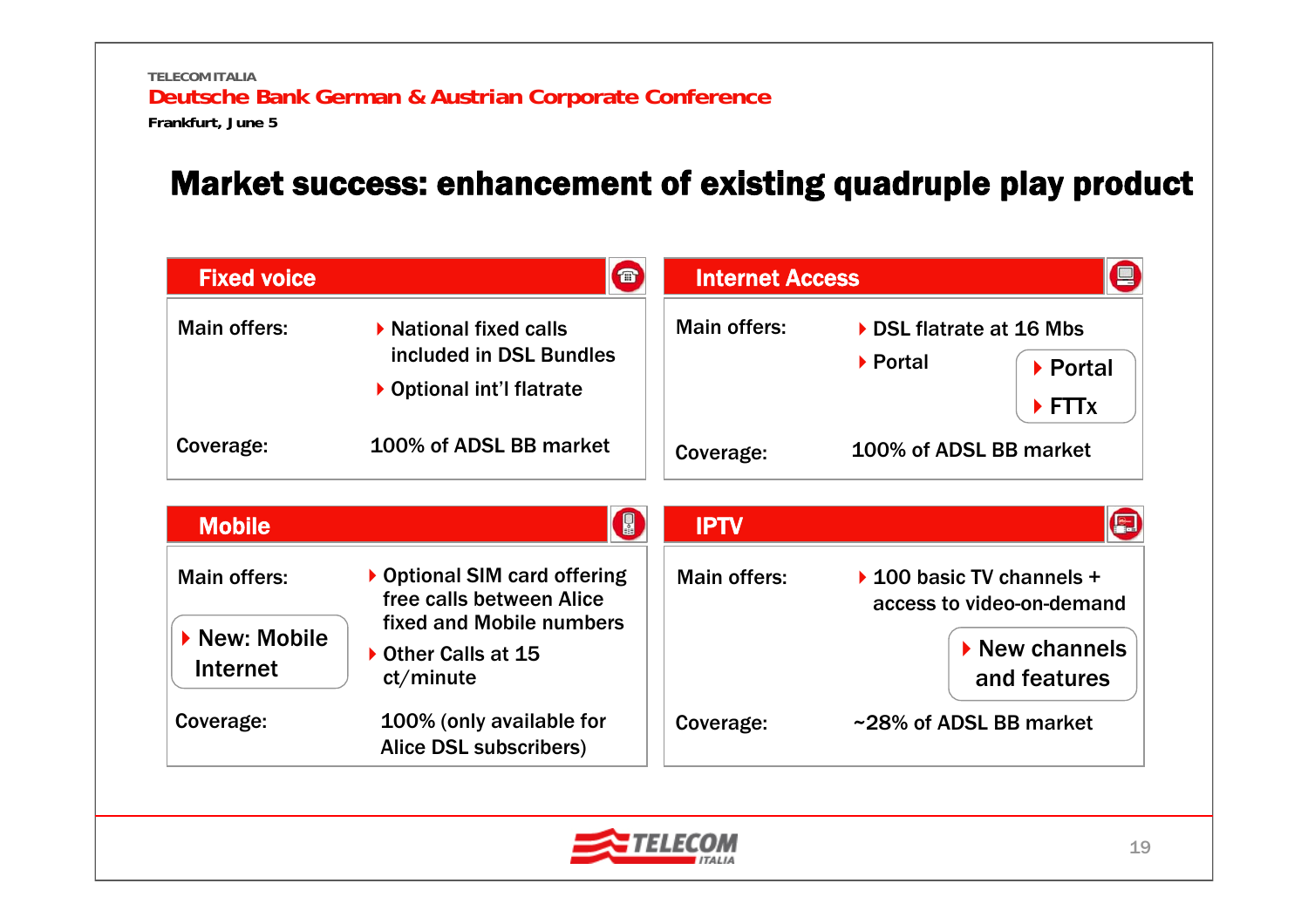## Market success: enhancement of existing quadruple play product

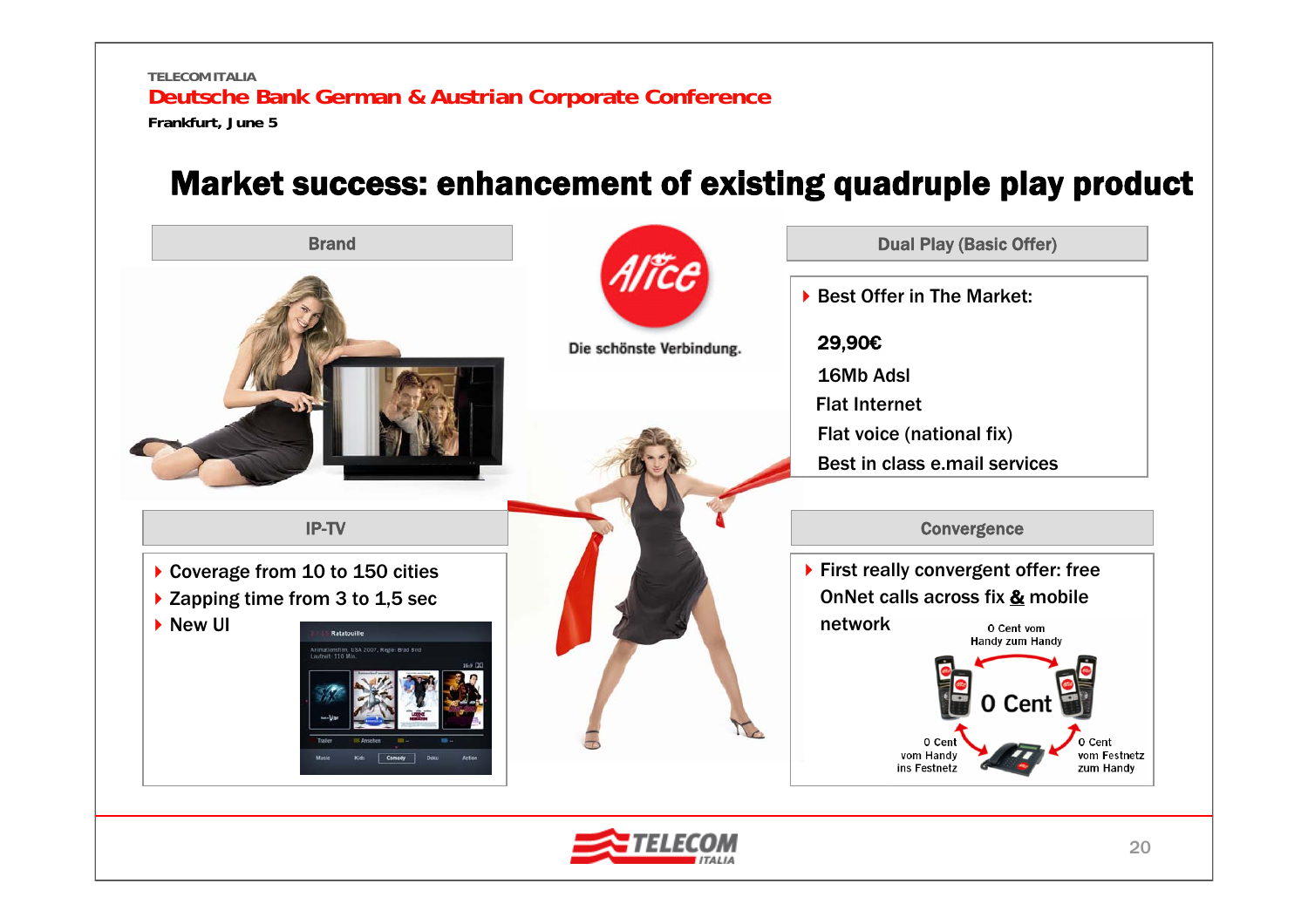# Operational Excellence: 2008 priority

|                                                                | <b>Key elements</b>                                                                                                                                                                                                                                                                                                                                            |
|----------------------------------------------------------------|----------------------------------------------------------------------------------------------------------------------------------------------------------------------------------------------------------------------------------------------------------------------------------------------------------------------------------------------------------------|
| <b>Improve Quality of</b><br>existing products<br>and services | ▶ Reach truly excellent availability for DSL and Telephone Services<br>(99,99% on own ULL network)<br>$\triangleright$ Significantly reduce perceived difference in quality between Voip based<br>telephone services and traditional technology<br>▶ Publish audited technical and call center performance on web                                              |
| <b>Optimize customer-</b><br>facing processes                  | ▶ Complete roll-out of decision support tool in customer service to<br>ensure that agents provide correct and coherent information also in a<br>highly complex environment<br>▶ Significantly improve Trouble Shooting<br>(higher first call fix rate at front office, reduced mean time to repair)<br>▶ Further reduce average answering times at call center |
| <b>Streamline and</b><br>adapt internal<br>processes           | Increase degree of automation of internal processes to save cost and<br>reduce error rates                                                                                                                                                                                                                                                                     |
| <b>Customer</b><br>segmentation                                | Ensure that each customer (mono, dual, triple  play) receives the best<br>service he requires                                                                                                                                                                                                                                                                  |

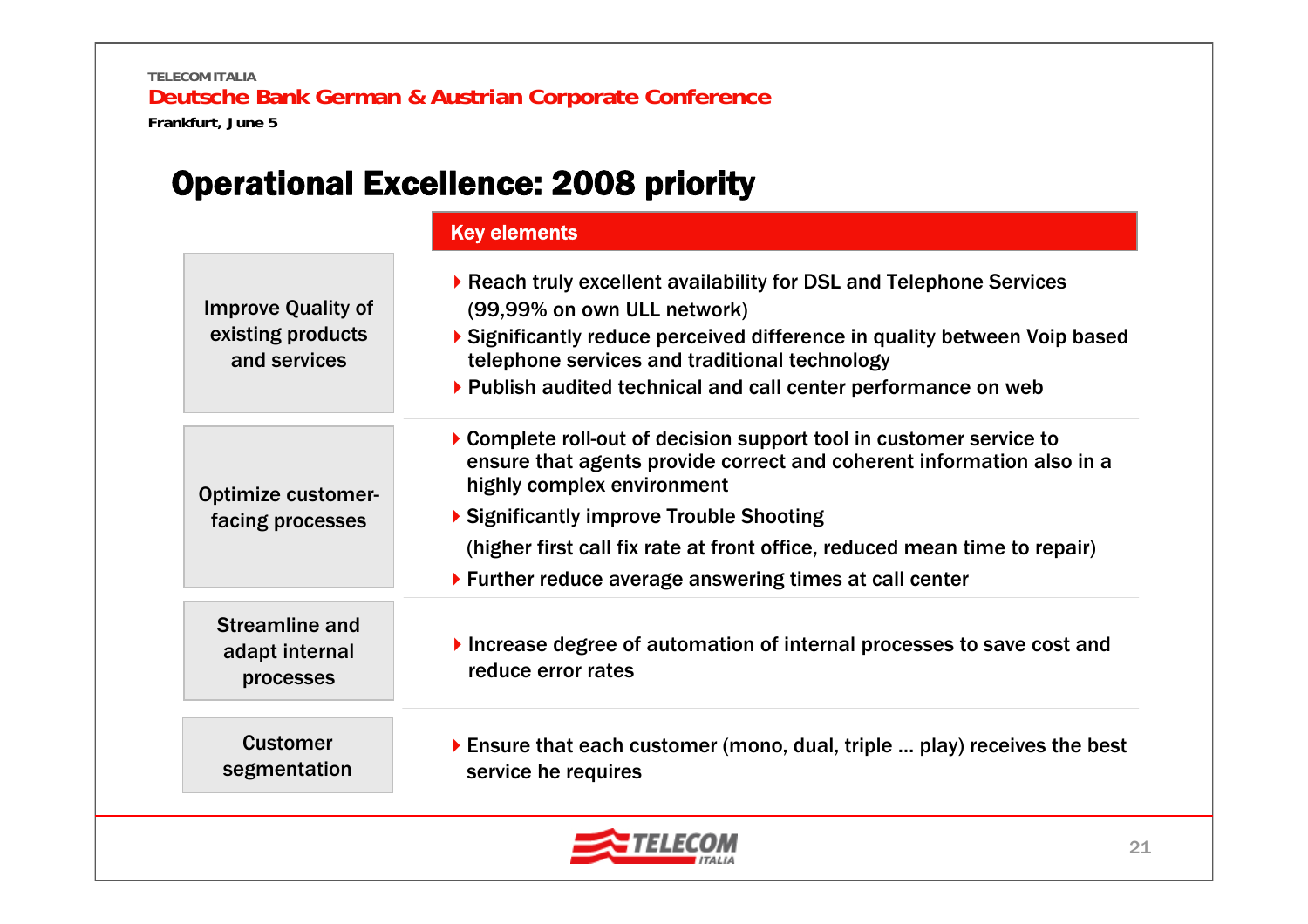# Profitability: 2008

|                                             | <b>Key elements</b>                                                                                                                                                                                                                                                               |
|---------------------------------------------|-----------------------------------------------------------------------------------------------------------------------------------------------------------------------------------------------------------------------------------------------------------------------------------|
| Keep ARPU stable                            | ▶ Continue upselling to ULL products – weight of customers on DTs<br>resale network will decrease to 30% (down from >40% EOP 2007)<br>▶ Push options such as mobile (target > 600.000 subs, 8-9 Euro ARPU),<br>IPTV (target >50.000 subs, 10 Euro ARPU), content and ISP services |
| <b>Grow Gross</b><br>Margin $*$             | $\triangleright$ Gross margin will grow in absolute terms because of higher customer<br>numbers although higher weight of customers on 3rd party ULL<br>networks and higher mobile revenues could decrease the percentage<br>level (55% in 2007)                                  |
| <b>Keep Opex stable</b><br>at <25% revenues | ▶ Achieve high brand awareness target with advertising budget at 2007<br>level<br>▶ Reduce or rationalize cost of sales per gross add enhancing ULL push<br>acquisition<br>Achieve higher efficiency through operational excellence                                               |

\* Groos margin = revenues – variable network costs (COGS)

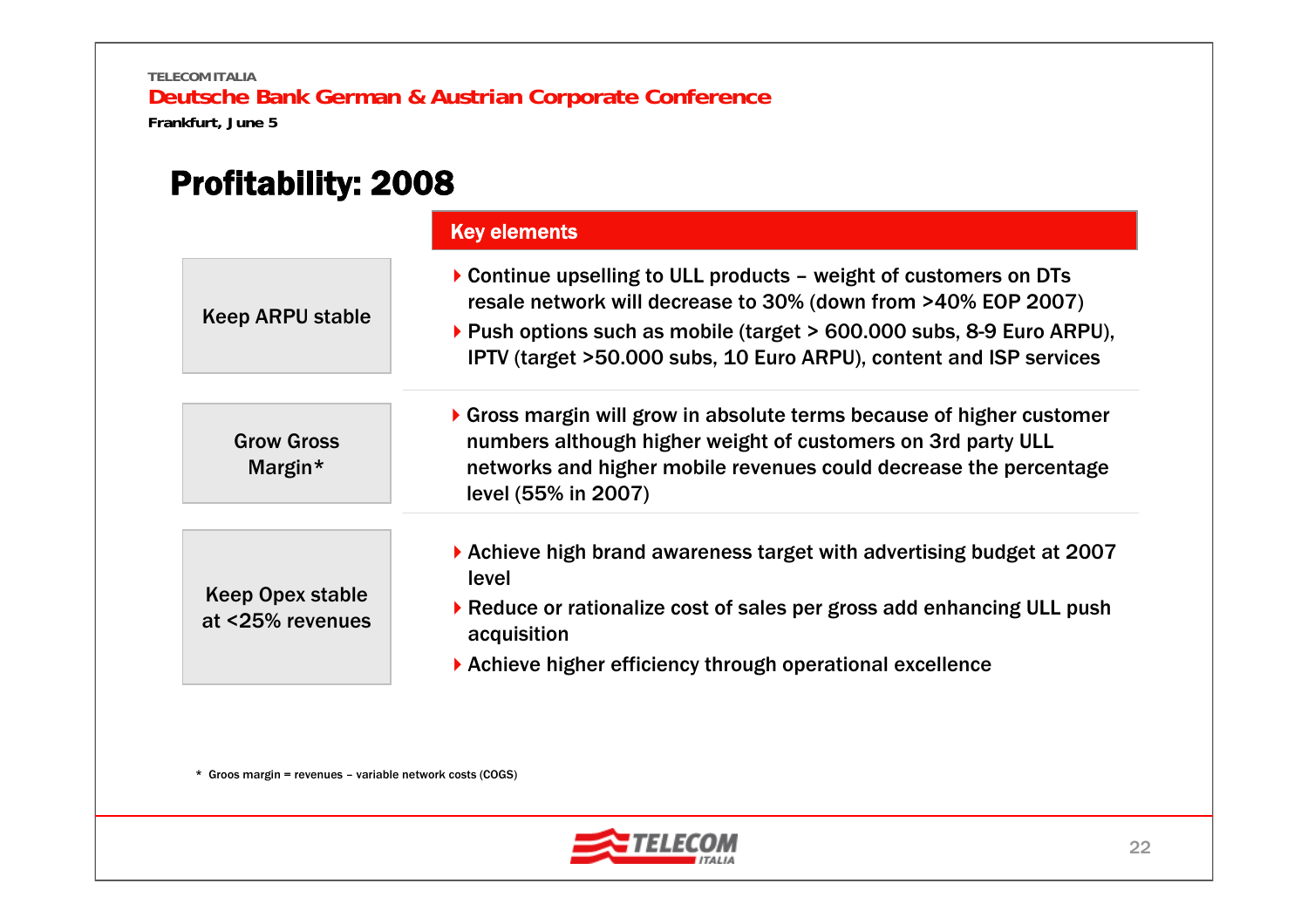# Network Development: 2008-2010



- ▶ HanseNet will not extend further own ULL network as development of NGNs might reduce timeframe for usage
- ▶ ULL coverage will be expanded to 70% of households through 3rd parties. Telefónica will be preferred (but not exclusive) supplier
- ▶ The remaining 30% will continue to be covered through DTs resale network
- ▶ FTTx trial in Hamburg area where market share on households is > 40% - final coverage will reach 130,000 households

23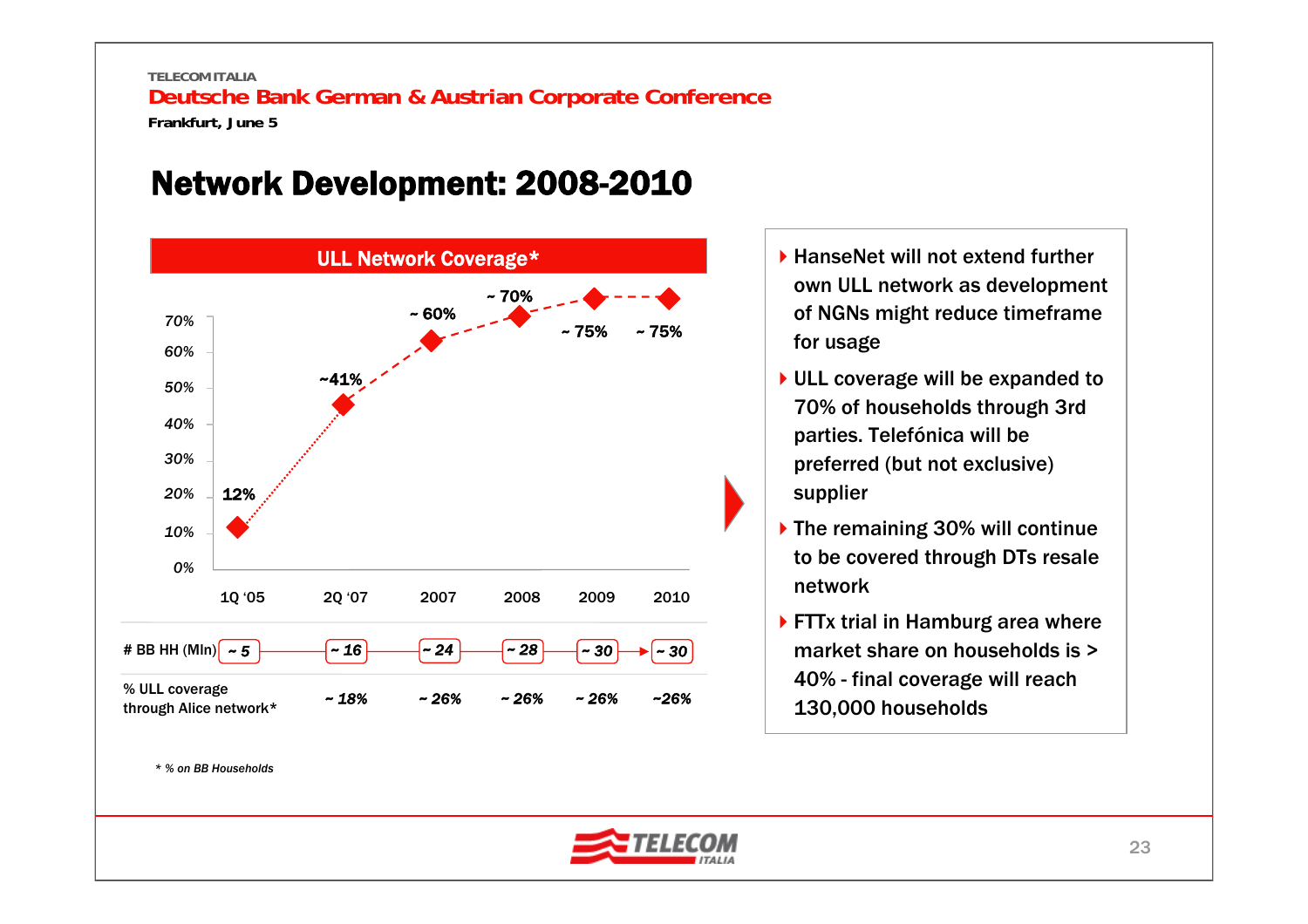# Vision

|                            | <b>Key elements</b>                                                                                                                                                                                                                                |
|----------------------------|----------------------------------------------------------------------------------------------------------------------------------------------------------------------------------------------------------------------------------------------------|
| One face for many<br>needs | $\blacktriangleright$ Alice will be the contact point not only for all Telecommunication<br>services (Broadband, Fix, Mobile and TV) but also for the applications<br>delivered: security, portal, contents, HW and SW even from third<br>parties. |
| Convergence                | ▶ Alice will integrate Fix, Mobile and TV providing one common platform<br>for contents and services                                                                                                                                               |
| <b>Segmentation</b>        | $\blacktriangleright$ Alice will deliver for any type of customer the best solution according to<br>his needs                                                                                                                                      |
| <b>Brand</b>               | Alice! What else?                                                                                                                                                                                                                                  |
|                            |                                                                                                                                                                                                                                                    |